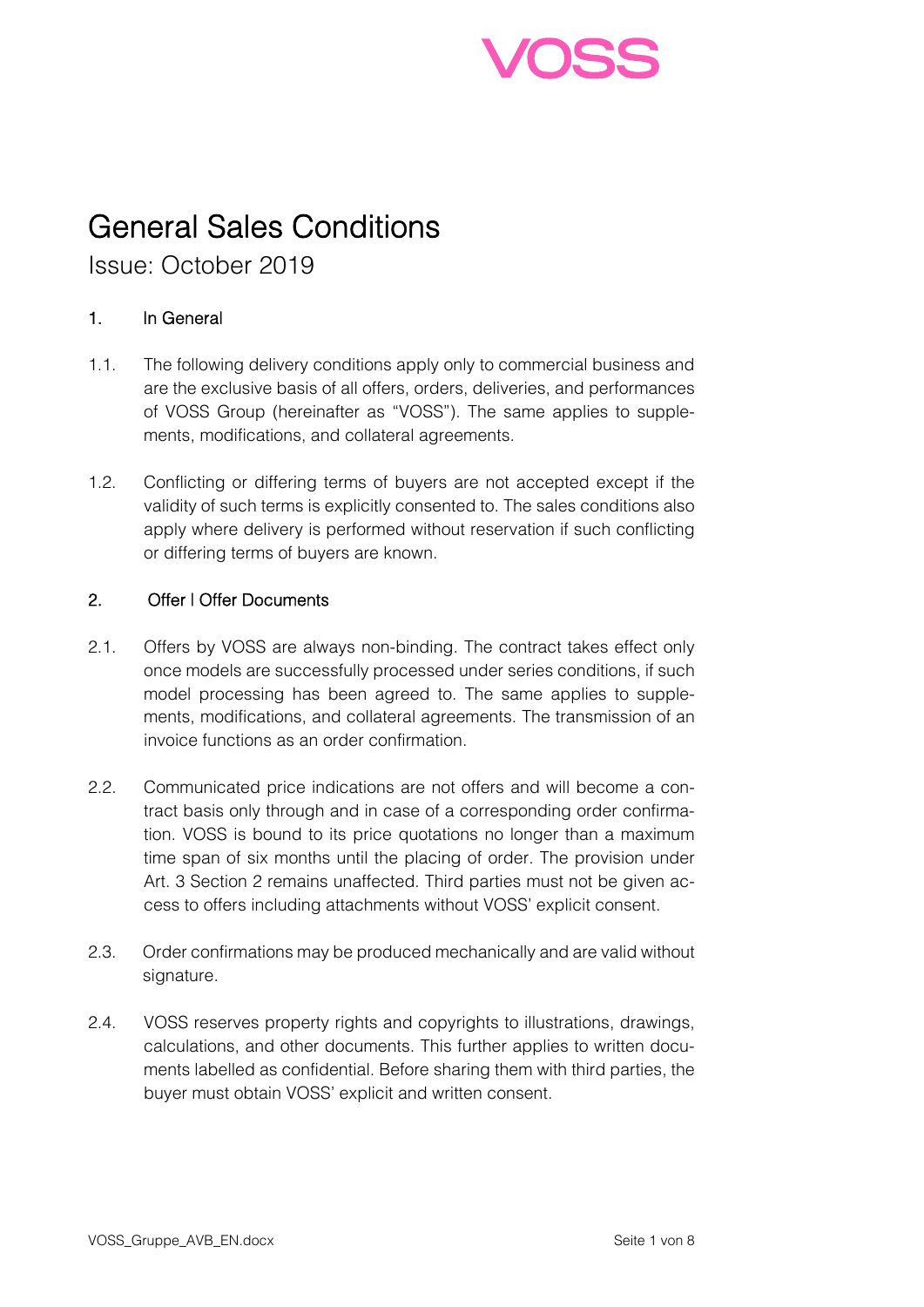

### 3. Prices and Terms of Payment

- 3.1. Prices are quoted strictly net, without discount or other reduction in Euros ex works, excluding packaging, freight, and insurance coverage, plus the respectively applicable value added tax. The granting of discounts requires an explicit agreement between the contractual partners.
- 3.2. If expense factors essential to the price formation (production materials, power, operating materials, wages and salaries, etc.) change during the time between conclusion of the contract and the contracted delivery date, VOSS is authorized to demand from the buyer an agreement on new prices by change of the quoted price. In the absence of agreement, VOSS is authorized to withdraw from the contract.
- 3.3. Unless explicitly otherwise agreed, payments are to be made after delivery within 14 days upon receipt of invoice without any deduction of discounts. In the event of payment delay, VOSS charges default interest in the amount of 9% above the base interest rate without prejudice to any further claims.
- 3.4. The buyer is entitled to set off against claims against VOSS only if the buyer's claim is undisputed or legally ascertained. This applies accordingly to any possible rights of retention.

### 4. Rights of Use

4.1. The buyer obtains a simple, non-exclusive user right in the transferred products. Before any transfer to third parties, VOSS' consent must be obtained.

### 5. Delivery | Transfer of Risk

5.1. VOSS endeavours to meet the indicated time of performance. Any agreement on binding delivery times must be in writing. Delivery periods start with the date of order confirmation, if applicable, but not earlier than the day on which VOSS has received a completely clarified order, especially with regard to technical specifications; the material to be processed, if applicable, has been delivered; and the agreed down payment, if applicable, has been received by VOSS. If the buyer desires subsequent modifications, any eventual delivery period is prolonged accordingly provided that VOSS consents to the desired change.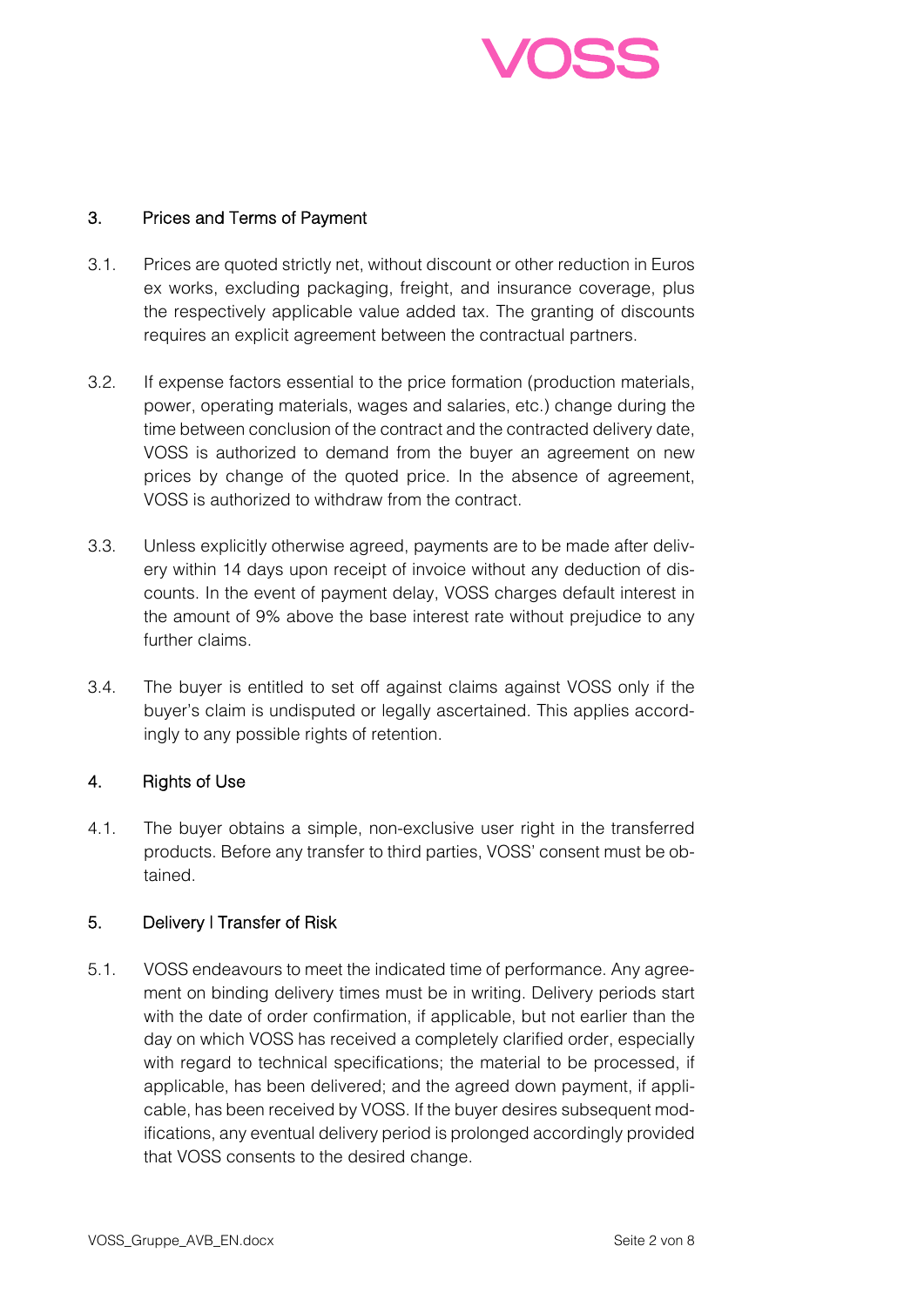

- 5.2. If delivery is delayed due to unforeseen events at VOSS, at upstream suppliers or subcontractors, like for example force majeure, strike, shortage of raw materials, interruption of operations, or power failure, the buyer is entitled to withdraw from the contract after giving a reasonable period of grace. § 323 Sec. 2 of the German Civil Code remains unaffected. If these circumstances render delivery impossible for VOSS, VOSS is relieved of its delivery obligation. If these circumstances render delivery impracticable for VOSS, VOSS is authorized to withdraw from the contract. The buyer does not have a claim for damages if VOSS is not responsible for the occurrence of such circumstances.
- 5.3. If the buyer defaults concerning its duty of provision or its duty to cooperate after a written warning, VOSS, after having granted an unsuccessful extension of time of 14 days, if applicable, is authorized to withdraw from the contract and demand damages instead of performance.
- 5.4. Partial deliveries are permitted as far as reasonable for the buyer.
- 5.5. Deliveries are made ex-factory.
- 5.6. All risks regarding the buyer's goods which are to be processed are transferred to the buyer with the goods' departure from the factory, but in any case, no later than with handover to the carrier or freight forwarder.
- 5.7. If the good to be processed is picked up by VOSS upon the buyer's request, all transportation risks lie with the buyer. The buyer is free to insure such risks.
- 5.8. The aforementioned provisions also apply if carriage paid deliveries are agreed upon. Dispatch routes, method and means of transport are defined by VOSS without guarantee for the fastest or cheapest transport. The interests of the buyer are thereby taken into account adequately.
- 5.9. If the good is ready for shipping and the dispatch or acceptance is delayed for any reason which is not VOSS' responsibility, then the risk is transferred to the buyer at the time of receipt of notification of readiness for dispatch.
- 5.10. Goods reported as ready for shipment must be retrieved by the buyer immediately; and in any case at the latest upon the expiration of a reasonable time after the report. If not retrieved, VOSS is authorized, at its own discretion, to store the goods at the buyer's risk and expense, and to bill them as delivered ex works.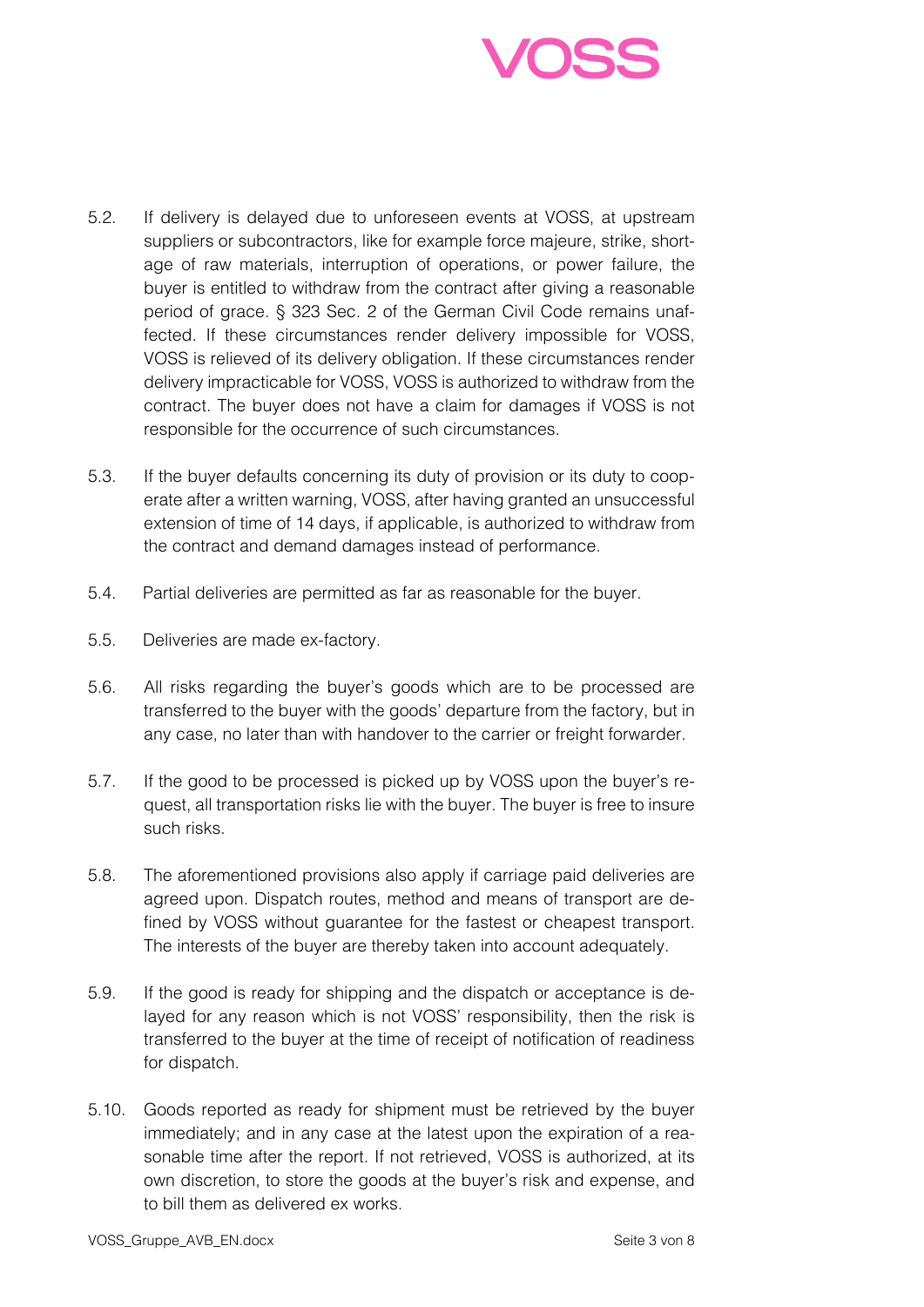

If the shipment or delivery of the goods is being delayed upon the buyer's request or instigation, the buyer may be charged storage costs in the amount of 1% of the invoice amount for each month started; starting one month after notification of readiness for delivery. Storage charges are limited to 5% of the invoice amount unless VOSS can prove higher storage costs.

- 5.11. Any insurance of the shipment against damages in transit is effected only at the buyer's request and expense.
- 5.12. If processed goods are returned for reasons VOSS is not accountable for, the buyer bears the risks until goods are received by VOSS.
- 5.13. Surface processed parts will only be packed as the material to be processed was packed when delivered, return packaging has been requested, and the packing material can be reused.
- 5.14. For shipments abroad, the buyer must produce all certificates (e.g. import certificate) necessary for VOSS to obtain exportation.
- 5.15. Transport packaging and all other packaging in accordance with the Packaging Ordinance is non-returnable except for reusable packaging. The buyer is obligated to dispose of the packaging at its own expense.

### 6. Retention of Title

- 6.1. VOSS reserves title in all goods delivered until the buyer has settled all outstanding payments of the ongoing business relationship completely.
- 6.2. The buyer is authorized to resell the goods in the ordinary course of business. The buyer now already assigns to VOSS all claims against third parties in the amount of the invoice sum arising out of the resale. VOSS accepts the assignment. After the assignment, the buyer is authorized to collect on the claim. VOSS reserves the right to collect on the claim itself as soon as the buyer fails to properly meet its financial obligations and defaults.
- 6.3. The buyer is obligated to handle the goods with care. If maintenance and inspection work are required, the buyer must carry these out regularly at its own expense.
- 6.4. The buyer is obligated to report to VOSS immediately any third-party access to goods, for example in the case of attachment, as well as any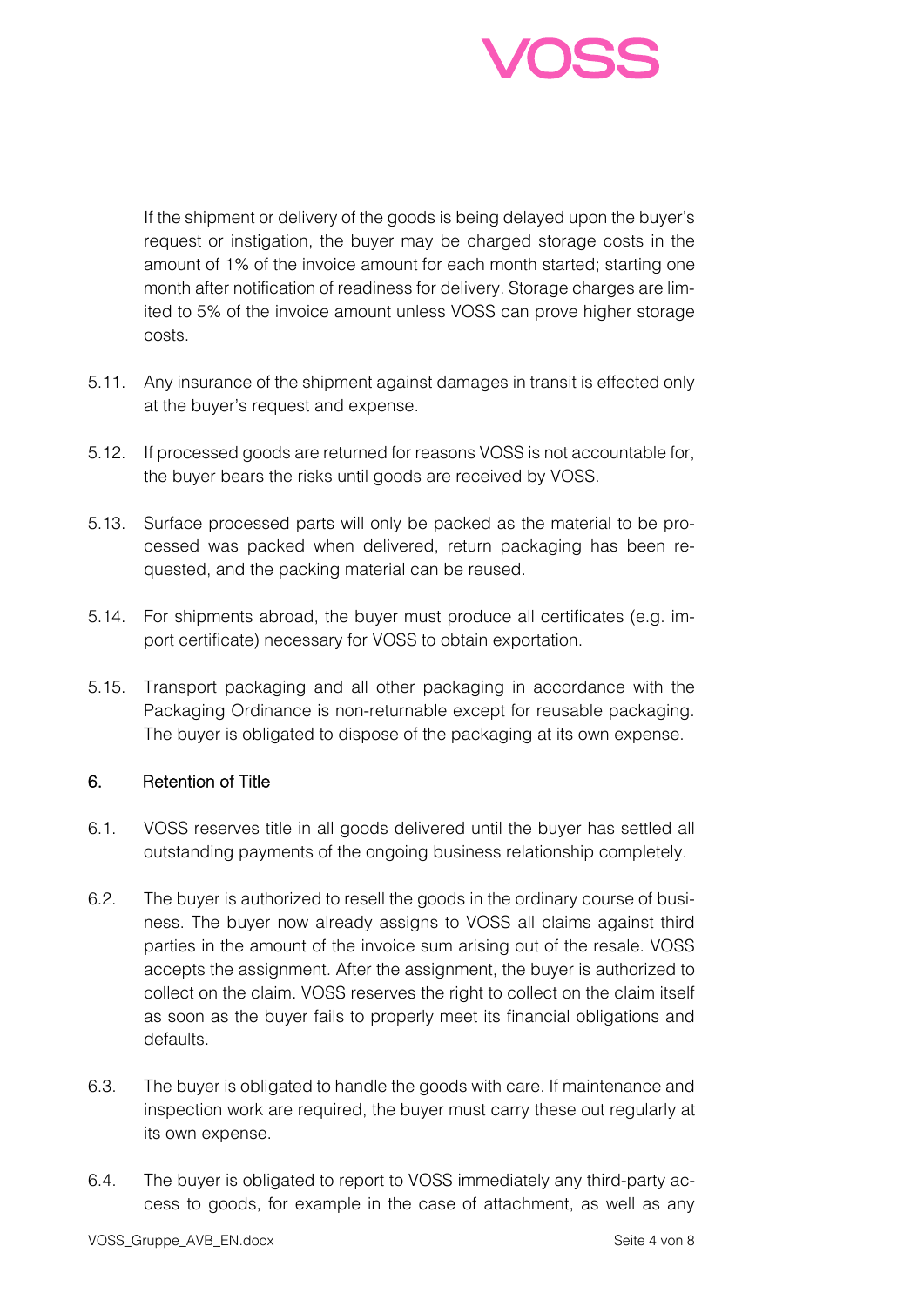

possible damages or destruction of goods. Regarding seizures of reserved goods or of claims by third parties assigned to VOSS, the buyer further commits to immediately inform the seizing party as well as the called-in law enforcement agencies orally and in writing about VOSS' rights (retention of title) and to do whatever else is necessary to protect the rights of VOSS. A change of possession of the goods as well as relocation of the buyer's own domicile or business premises must also be reported immediately to VOSS insofar as retention of title still exists. The buyer must at any time prove upon request where reserved goods are located.

- 6.5. In the event of buyer's conduct in violation of contractual provisions, VOSS is authorized to rescind the contract especially in the case of default of payment and to demand return of the goods.
- 6.6. Treatment and processing of goods by the buyer is carried out always in the name of and on behalf of VOSS. If goods are processed with objects not owned by VOSS, VOSS acquires co-ownership in the new goods at the ratio equal to the value of the good supplied by VOSS compared to the other processed objects. The same applies to goods that are being mixed with other objects not belonging to VOSS.

### 7. Liability for Defects

- 7.1. Liability for VOSS' performance is assumed only to the extent provided for in the following, and only towards the buyer as the first recipient. The transfer of warranty claims to third parties is excluded.
- 7.2. VOSS warranties professional surface treatment in terms of material and workmanship in accordance with generally accepted standards of practice. Regarding galvanizing and chemical processes, as well as due to quality differences in the raw materials, some discrepancies to the sample on which the contract is based may be unavoidable.
- 7.3. The buyer is obligated to immediately, i.e. on the second day after receipt of the goods at the latest, examine the goods with the requisite care for quality and quantity discrepancies and to report to VOSS obvious defects within 7 days after receipt of the goods. Punctual dispatch of the notification satisfies this deadline. The same applies to later discovered hidden defects from the time of discovery. The assertion of warranty claims is excluded upon violation of the examination and complaint obligation. The buyer bears the entire burden of proof for all prerequisites for the claim, especially for the defect itself, for the time it was determined, and the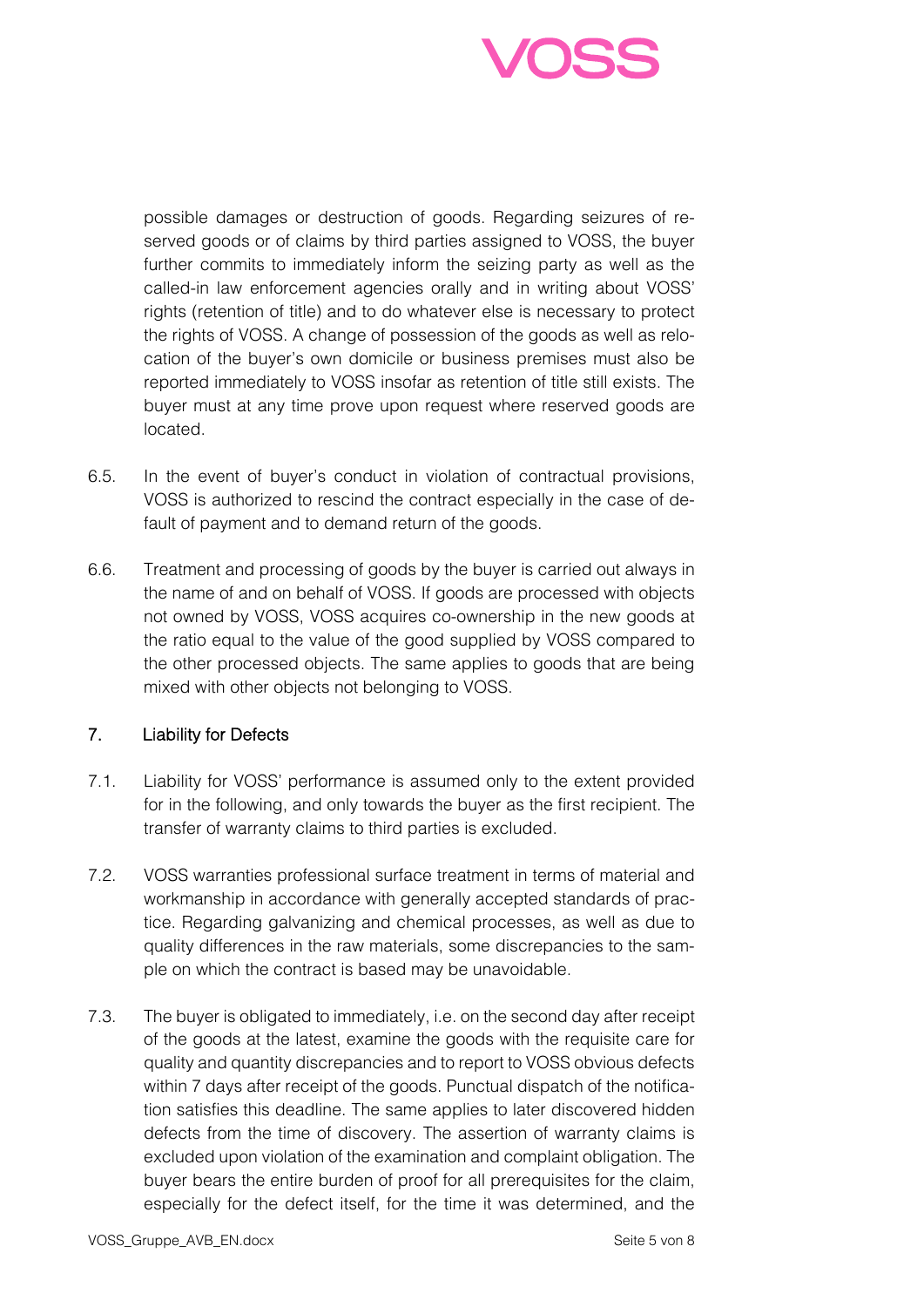

punctuality of the notification of the defect. Objects supplied to VOSS for processing are to be delivered with bill of delivery, respectively stating in writing the exact quantity and total weight. The stipulated gross weight, even if important to the buyer, has no binding effect on VOSS. Missing parts are only being substituted for if their delivery is evidenced by a note of acceptance signed by VOSS and the risk for the missing parts has been transferred to VOSS.

- 7.4. Defects in the goods are firstly, upon VOSS' choosing, remedied through correction or replacement. In case of correction, VOSS is not required to bear costs increased by having to deliver the object of the sale to a location different than the place of fulfilment, if the movement to the different location does not correspond with the intended use of the goods. A defect in a partial delivery does not entitle the buyer to a cancelation of the contract except if the defect in the partial delivery is so material as to render acceptance of further partial deliveries uninteresting for the buyer.
- 7.5. In case remedial efforts have failed twice, the buyer may generally, upon its own choosing, demand a decrease of the remuneration (reduction) or rescission of the contract (withdrawal). However, in the event of a minor contractual violation, particularly minor defects, the buyer is not entitled to withdrawal from contract.
- 7.6. Should the buyer choose to withdraw from the agreement pursuant to a defect after failed correction, the buyer has no claim for compensation resulting from the defect. Should the buyer choose compensation pursuant to a failed correction, the goods remain at the buyer if this is reasonable. The compensation is then limited to the difference between the purchase price and the value of the defective good. This is not valid if VOSS or one of its agents caused the contractual breach recklessly, intentionally, or even maliciously.
- 7.7. Claims for defects become invalid after one year from the date of delivery. This limitation does not apply to claims pursuant to damages stemming from injuries to life, body or health or from the violation of a material contractual obligation the performance of which is essential for due implementation of the contract and on fulfilment of which the contract partner may ordinarily rely as well as claims due to other damages arising out of an intentional or reckless violation of a duty of the user or its agents.
- 7.8. VOSS generally does not assume liability for rejects or deficient quantities of up to respectively 3% of the delivered total quantity, unless agreed upon otherwise.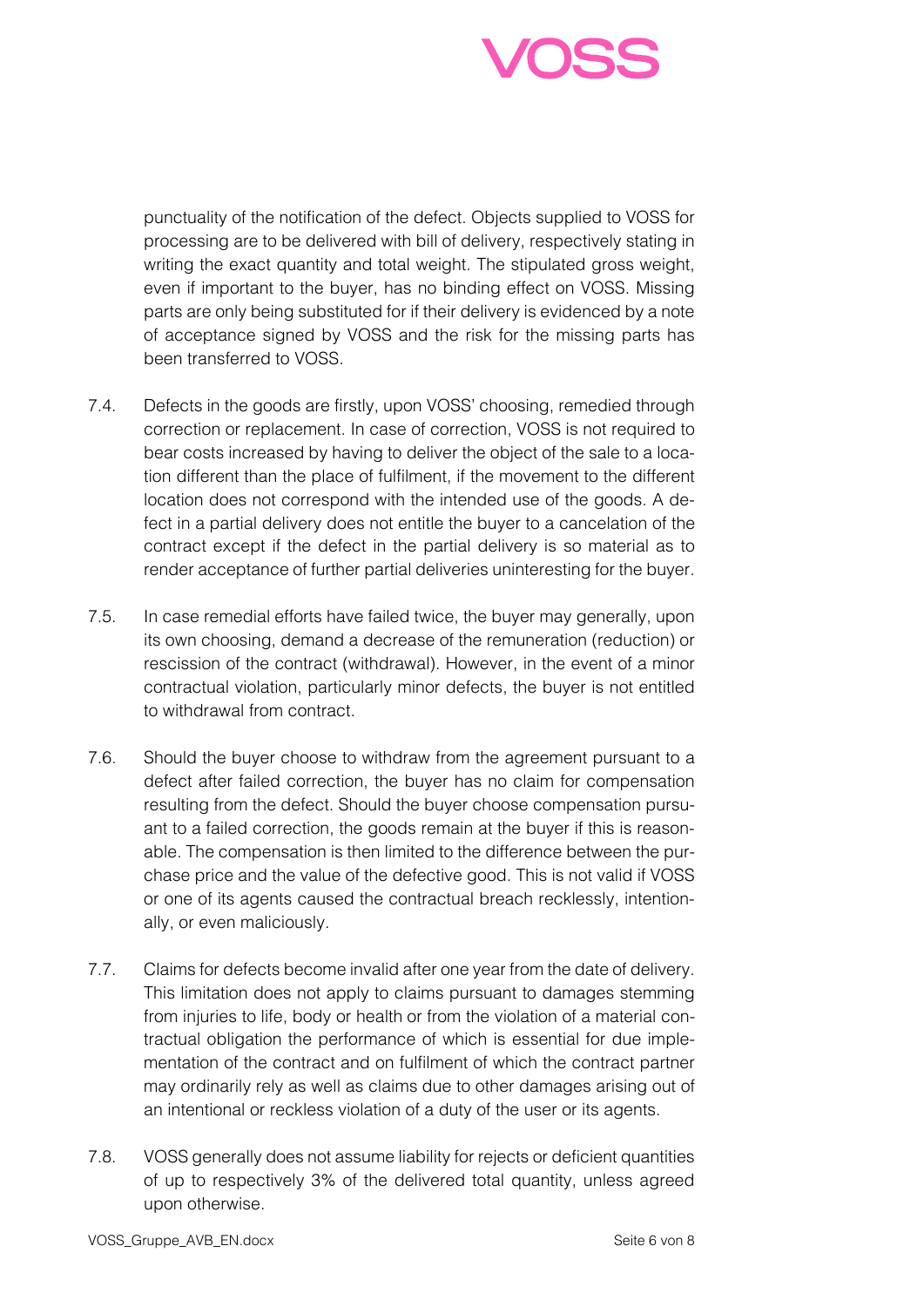

- 7.9. The nature of the goods is in principle agreed to only on the basis of the product description. Public statements, promotion or advertisement do not constitute any additional contractual quality of the goods.
- 7.10. Should the party receive a defective installation manual, VOSS is obligated only to deliver a fault-free manual and that only if the defect of the installation manual stands in the way of proper installation.

Liability attaches only for strains and use of the goods under normal, operational and climatic conditions. If the good is intended for special conditions, and VOSS was not previously informed, such that it has not become part of the contract, liability for these special conditions is excluded. Liability is further forfeited with regard to defects when a third party has already attempted rectification unless VOSS had previously received reasonable opportunity to remove the defect.

7.11. The buyer is not granted guarantees in legal terms by VOSS.

#### 8. Limitations of Liability

8.1. Unlimited liability: VOSS' liability is unlimited for intentional or reckless conduct as well as for product defects under the Product Liability Act. For simple negligence, VOSS' liability extends to damages stemming from injuries to life, body or health of persons or from the violation of a material contractual obligation the performance of which is essential for due implementation of the contract and on fulfilment of which the contract partner may ordinarily rely. Any other liability for ordinary negligence is excluded to the extent permitted by law.

### 9. Assignment Prohibition

9.1. Any assignment of claims by the buyer against VOSS, including any potential warranty claims, is excluded.

### 10. Export Control Regulations

10.1. The products of VOSS are subject to the restrictions of the export control regulations of the US government and the Federal Republic of Germany. The buyer explicitly commits not to violate any content of an export authorization or any other applicable regulations; the buyer confirms its knowledge of the respective regulations. The buyer will provide VOSS upon request with any and all information and documents necessary for